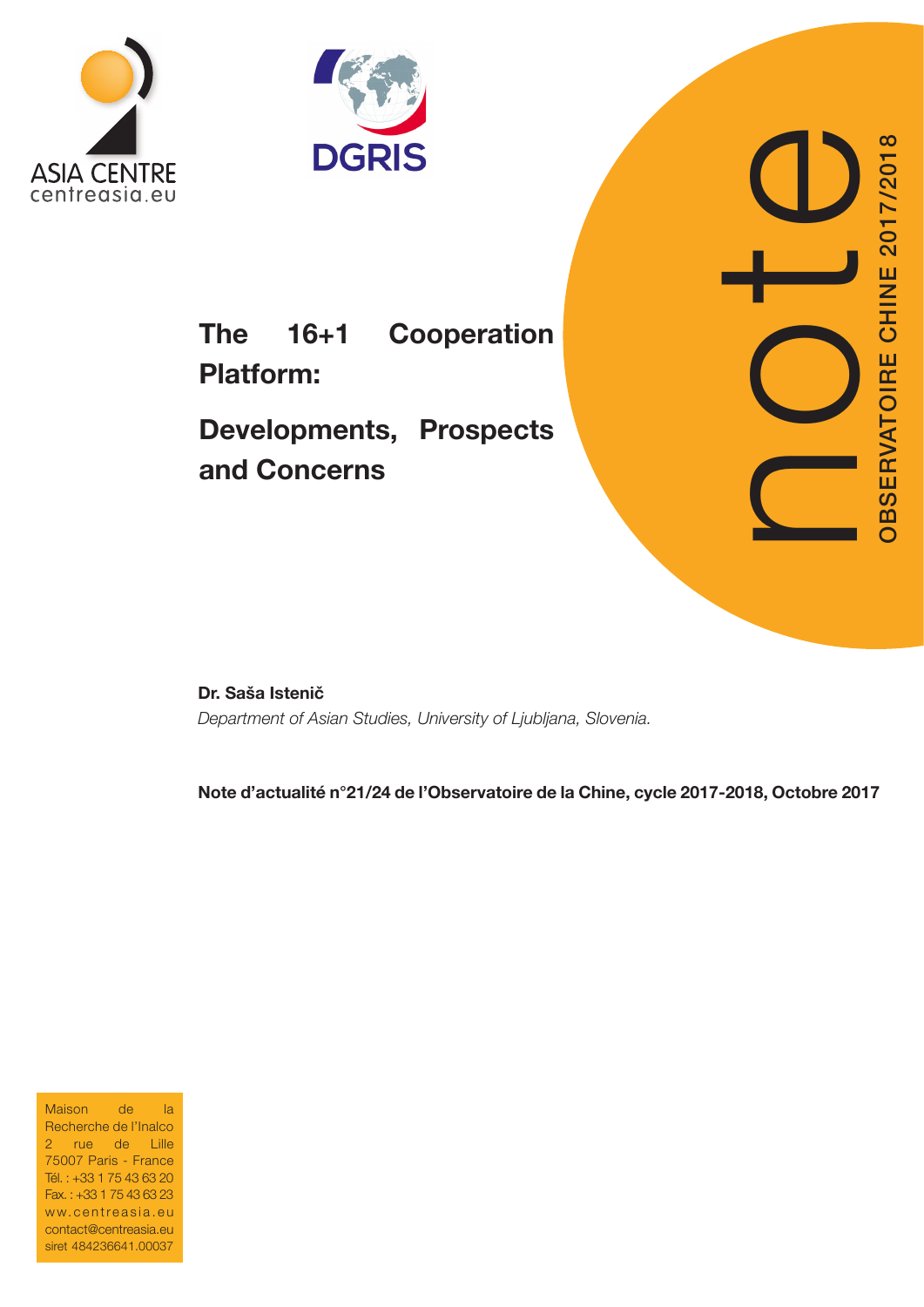

Over the five years of its existence, the 16+1 cooperation platform noticeably raised its visibility and became seen as a valuable economic and political instrument, which is furthering China's Belt and Road initiative (BRI, 一带一路). The 16 Central and Eastern European (CEE) post-communist states (Albania, Bosnia and Herzegovina, Bulgaria, Croatia, Czech Republic, Estonia, Hungary, Lithuania, Latvia, Macedonia, Montenegro, Poland, Romania, Serbia, Slovakia, and Slovenia) have become essential partners in facilitating the construction of China's flagship project. Ever since the first 16+1 summit held in Warsaw in 2012, which laid the foundations for future cooperation, the CEE countries have gained more weight in Chinese policy towards Europe. Likewise, as China has established itself in a position of an attractive regional investor, its role in the CEE countries' foreign policies has visibly grown. The rapid progress of institutionalization of the 16+1 framework, that followed the initial launch of a Permanent Secretariat at the Chinese Foreign Ministry and a setup of CEE national coordinators, is well reflected in the establishment of several secretariats and a number of associations and industry organizations coordinated by individual states (Table 1). The key decision-making instrument continues to be formed by the annual summits of heads of governments, which result in a long list of announcements on infrastructure and investment projects. It has been assessed that by mid-2017 over 60 percent of the measures set out in the 2016 summit have already been successfully implemented (MoFA PRC, 2017). This year's annual summit – the sixth in a row – will be held in November in Budapest.

# *Table 1*: 16+1 institutionalization progress

Parallel to the progress of the 16+1 platform are improvements in CEE-China bilateral relations. While it is difficult to argue that the enhanced trade between the 16 CEE countries and China is the result of the 16+1 progression as bilateral trade volumes were already going up before the platform was launched<sup>1</sup>, regular high and lower-level dialogues and people-to-people exchanges have visibly strengthened dialogue and the pursuit of bilateral cooperation. The advancement of the 16+1 framework has also given impetus to the development of other China-centred sub-regional mechanisms in Europe, such as 5+1 with five Nordic countries (Denmark, Finland, Iceland, Norway, and Sweden) and 6+1 with six Southern European countries (Greece, Italy, Spain, Portugal, Cyprus, and Malta). Nevertheless, these platforms are still in the initial stages of development and the 16+1 remains the most active multilateral framework.



#### Motivations and Developments

In the aftermath of the global financial crisis which struck Europe in 2008, the CEE countries were eagerly looking for capital to stimulate investment and boost their economies. Given that a high trade deficit with China has been present in all CEE economies, attracting Chinese investments and expanding exports was a logical objective for CEE countries. Consequently, the 16+1 presented a much appreciated mechanism, not only for deepening bilateral economic ties and capitalizing on emerging business opportunities but also for gaining more strategic leverage vis-a-vis both the EU and Russia. As for China, its primary objectives aimed at diversifying export destinations and increasing trade volumes with Europe. Accordingly, China pragmatically utilised the CEE countries as the gateway to expand its brands

| <b>Established institutions</b>                                       | Year       | <b>Country</b>  |
|-----------------------------------------------------------------------|------------|-----------------|
| <b>Business Council</b>                                               | 2014       | Poland          |
| Secretariat for Investment Promotion                                  | 2014       | Poland          |
| New Silk Road Institute (NSRIP)                                       | 2015       | Czech Republic  |
| Center for Dialogue and Cooperation on Energy Projects                | 2016       | Romania         |
| Regional Center of the China National Tourism Administration          | 2016       | Hungary         |
| Coordination Mechanism on Forestry Cooperation                        | 2016       | Slovenia        |
| Association for the Promotion of Agricultural Cooperation             | 2017       | <b>Bulgaria</b> |
| China-CEE Institute                                                   | 2017       | Hungary         |
| <b>CEE Federation of Chinese Medicine Societies</b>                   | 2017       | Hungary         |
| Virtual "16 + 1 Cooperation" Technology Transfer Centre               | 2017       | Slovakia        |
| Secretariat on Logistics Cooperation and Virtual Information Platform | 2017       | Latvia          |
| Secretariat for Maritime Issues                                       | 2017       | Poland          |
| Association on Transport and Infrastructure Cooperation               | <b>TBA</b> | Serbia          |
| <b>Cultural Cooperation Coordination Center</b>                       | <b>TBA</b> | Macedonia       |
| <b>Inter-Bank Association</b>                                         | <b>TBA</b> | <b>TBA</b>      |
| Small and Medium-sized Enterprises (SMEs) Association                 | <b>TBA</b> | <b>TBA</b>      |

in the European nternal market. Notably, by mid-2017, China had dready opened 40 China-Europe ail routes, which directly connect 5 European cities with China Smith K., 2017). New transport corridors, such as east-west rail link between China and Western Europe, or the o u t h - n o r t h corridor between Greece and the Baltic region are

receiving a growing level of attention and the frequency of their usage is rapidly increasing. The regular weekly

1 - Between 2009 and 2012, China's trade with CEE increased over 60 percent, while trade between 2012 and 2015 increased for less than 8 percent (National Bureau of Statistics of China, 2010-2016).

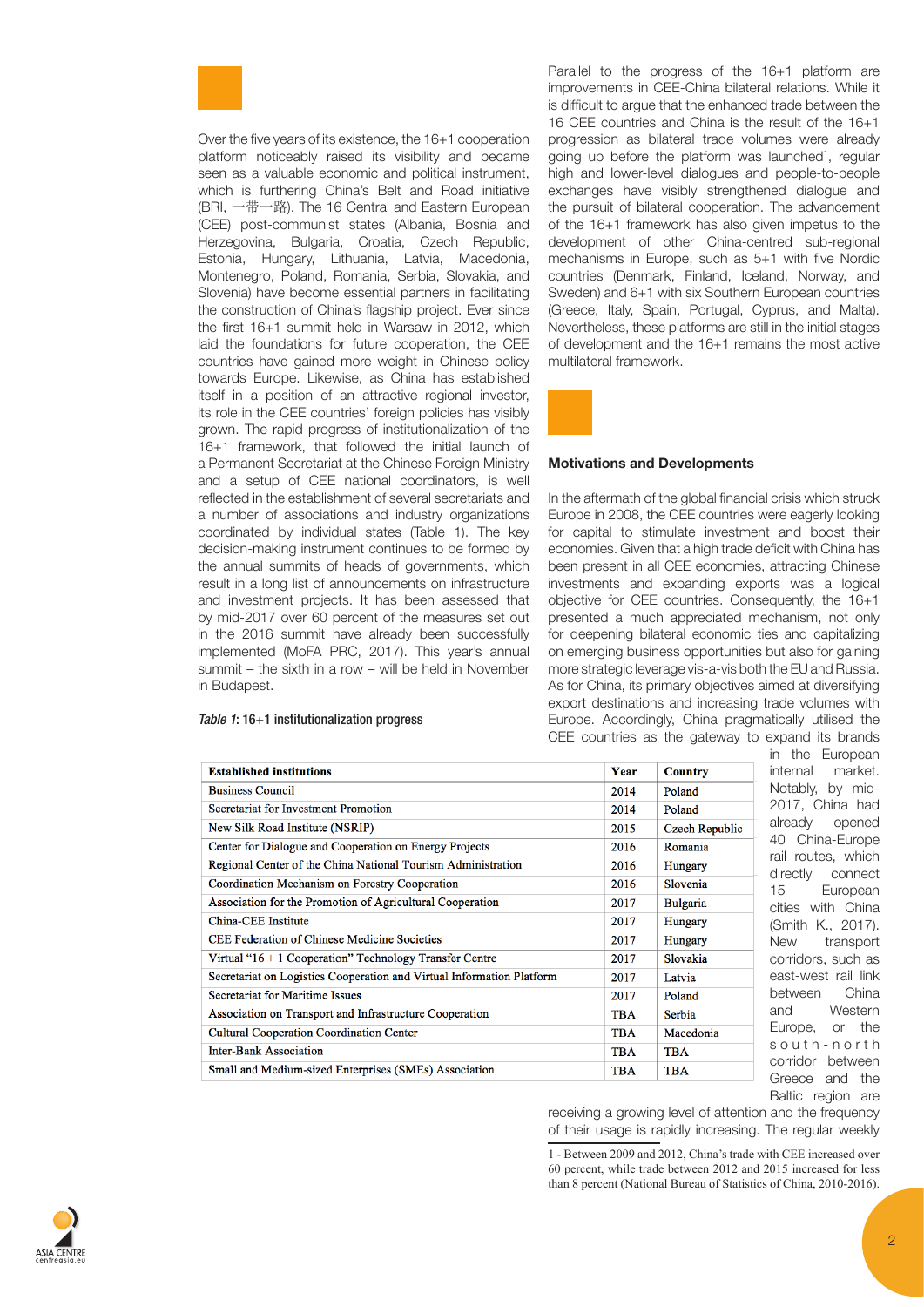cargo railway connections between Poland and China (Łódź/Kutno-Chengdu-Xian and Warsaw-Suzhou) have been positively acclaimed, particularly as trains are no longer only loaded with Chinese goods but increasingly also with Polish products (Szczudlik, 2016: 45). Furthermore, Chinese ownership of Greece's Piraeus port<sup>2</sup> has provided stimulus for the much needed implementation of the 'China-Europe Land-Sea Express Lane' (中欧陆海快线), the railway link through the Balkans and Hungary. The delayed construction of China's debut high speed rail line – the 350 km Belgrade-Budapest High-Speed Railway (HSR) – is now moving on and is scheduled to be completed in the next two years (Hu and Jing, 2017; Dimitrijević 2017: 10). Unquestionably, a unified rail transport and customs system will bring significant boost to the transportation of goods between China and Europe and help to enhance trade exchanges even further.

## *Figure 1*: Trade volumes and composition between China and CEE countries (2010-15, US\$ mln)

Source: National Bureau of Statistics of China, 2012 – 2016.





<sup>2 -</sup> China Ocean Shipping Company (COSCO) has a 35-year management lease for Piers II and III, two of the three terminals at Piraeus. It has already invested about €600 million in modernizing the facility, turning it into one of the world's top 50 ports in terms of container volume.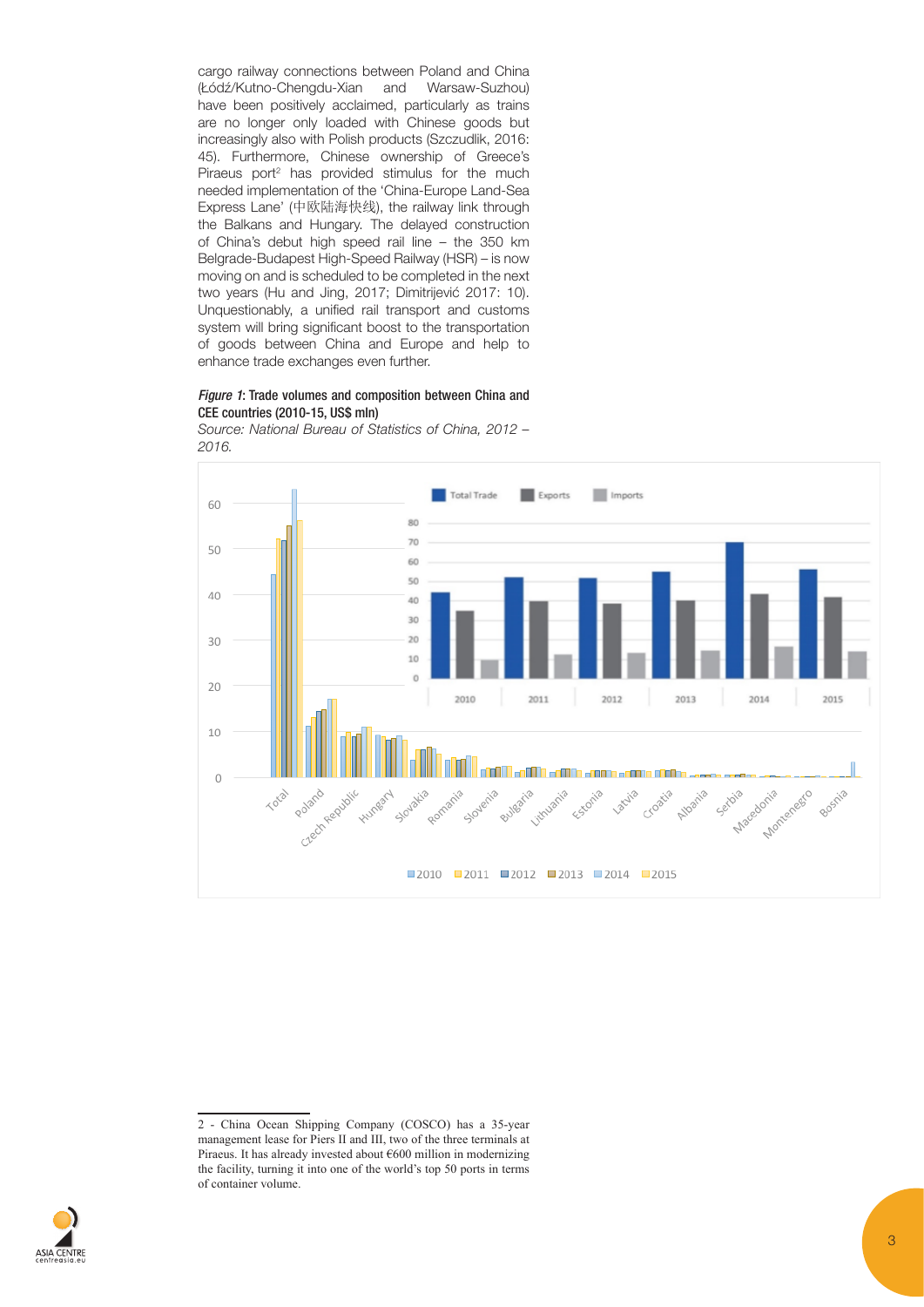|                       | 2010   | 2011    | 2012   | 2013    | 2014    | 2015    |
|-----------------------|--------|---------|--------|---------|---------|---------|
| <b>Total</b>          | 852,58 | 1008,77 | 1334   | 1435,76 | 1696,51 | 1976,75 |
| <b>Hungary</b>        | 465,7  | 475,35  | 507,41 | 532,35  | 556,35  | 571,11  |
| Romania               | 124,95 | 125,83  | 161,09 | 145,13  | 191,37  | 364,8   |
| <b>Poland</b>         | 140,31 | 201,26  | 208,11 | 257,04  | 329,35  | 352,11  |
| <b>Bulgaria</b>       | 18,6   | 72,56   | 126,74 | 149,85  | 170,27  | 235,97  |
| <b>Czech Republic</b> | 52,33  | 66,83   | 202,45 | 204,68  | 242,69  | 224,31  |
| <b>Slovakia</b>       | 9,82   | 25,78   | 86,01  | 82,77   | 127,79  | 127,79  |
| <b>Serbia</b>         | 4,84   | 5,05    | 6,47   | 18,54   | 29,71   | 49,79   |
| Lithuania             | 3,93   | 3,93    | 6,97   | 12,48   | 12,48   | 12,48   |
| Croatia               | 8,13   | 8,18    | 8,63   | 8,31    | 11,87   | 11,82   |
| Bosnia-Herzegovina    | 5,98   | 6,01    | 6,07   | 6,13    | 6,13    | 7,75    |
| <b>Albania</b>        | 4,43   | 4,43    | 4,43   | 7,03    | 7,03    | 6,95    |
| <b>Slovenia</b>       | 5      | 5.      | 5      | 5.      | 5       | 5.      |
| <b>Estonia</b>        | 7,5    | 7,5     | 3,5    | 3,5     | 3,5     | 3,5     |
| Macedonia             | 0,2    | 0,2     | 0,26   | 2,09    | 2,11    | 2,11    |
| Latvia                | 0,54   | 0,54    | 0,54   | 0,54    | 0,54    | 0,94    |
| <b>Montenegro</b>     | 0,32   | 0,32    | 0,32   | 0,32    | 0,32    | 0,32    |

# Table 2: China's OFDI stock in CEE countries (US\$ mln)

According to China's National Bureau of Statistics, trade volume between CEE countries and China totalled US\$56,2 billion in 2015, up almost 27 percent over the five years since 2010 (Figure 1).<sup>3</sup> Notably, Chinese outward foreign direct investments (OFDI) into the region have surged by over 100% from about US\$853 million in 2010 to nearly US\$2 billion in 2015 (Table 2). Understandably, trade intensity and geographic distribution of Chinese investment in the CEE countries is highly uneven. Poland, the Czech Republic and Hungary remain China's top 3 trading partners among the 16 CEE countries, accounting for almost two thirds of all China-CEE trade. Similar pattern can be seen in investment flows, where, Hungary, Romania, Poland, Bulgaria, Czech Republic and Slovakia together account for 95 percent of the total OFDI (Figure 2).

# *Figure 2*: Geographic concentration of China's OFDI stock in Europe: Western European core economies remain most attractive (2015, US\$ mln)

Source: Ministry of Commerce of the PRC, 2015; National Bureau of Statistics of China, 2012 – 2016.



3 - Yet, according to some different data, the bilateral trade in 2015 had already reached the target of US\$100 billion set in Warsaw in 2012 (Kratz, 2016: 6).

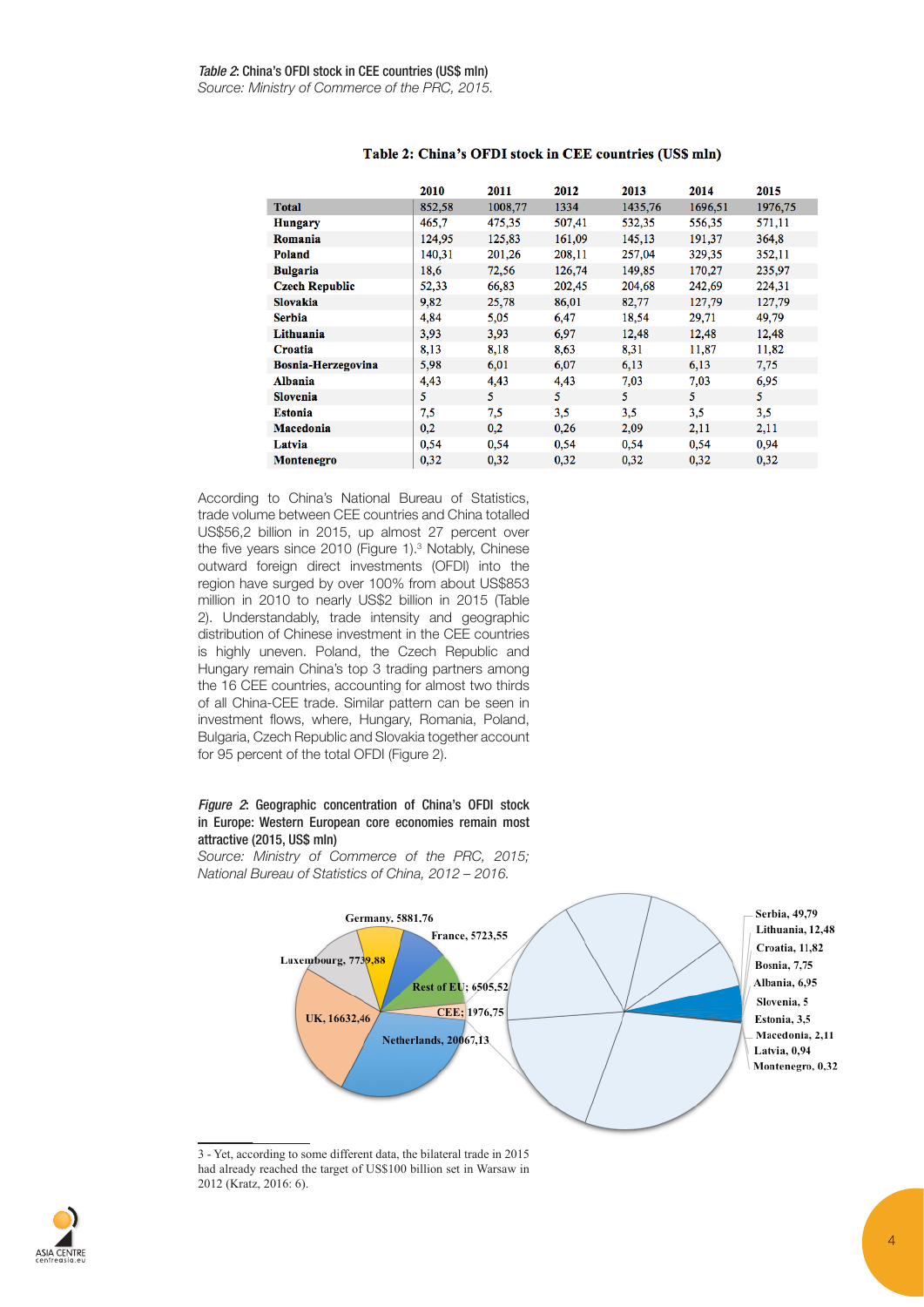Furthermore, trade has remained highly imbalanced; the volume of China's exports to CEE countries has remained about 3 times higher than the volume of its imports on an annual basis since 2010 (Figure 1). It is hoped, that the growing Chinese investments would gradually reduce both the CEE-China trade imbalance and that of EU-China. Up to now, however, despite the surge of Chinese investment in CEE and steady increase in bilateral trade relations, it is still too early to talk about enormous progress as the levels of investment still lag behind the Western European economies (Figure 2). In other words, the Chinese footprint in the CEE is actually still very modest – barely 3 percent of its share in the overall OFDI in Europe.<sup>4</sup> The main focus of China's investments in the CEE is in the sector of infrastructure. To finance infrastructure and production capacity projects in the region, China has since 2012 launched two Sino-CEE Cooperation Funds with a total value of US\$500 million and US\$11 million, respectively, with Chinese banks being the main funding contributors. In order to provide financial support for Chinese enterprises, several banks, such as Bank of China (BoC), China Development Bank (CDB), China Export-Import Bank (Eximbank) and Industrial and Commercial Bank of China (ICBC), have already opened several branches in the region (Poland, Czech Republic, Hungary, Serbia). Whereas the vast majority of the investment comes in the form of mergers and acquisitions, which are a priority for China, greenfield investments, such as establishment of local branches, including research and development operations (e.g. by Huawei, ZTE, Lenovo and Haier) are also growing. Innovative industries and ownership of new trademarks are particularly sought after (Góralczyk, 2017b: 157-8). Investments in the service sectors, especially in tourism, have also been much appreciated. Several CEE airports have attracted Chinese investments (including Tirana airport in Albania, Maribor airport in Slovenia and Sofia and Plovdiv airports in Bulgaria) or have expressed interest (e.g. in Belgrade, Ljubljana, Zadar, Warsaw). There are now direct flights between Beijing, Shanghai, Chengdu and Prague, as well as between Warsaw, Budapest, Belgrade and Beijing, and several new direct lines might open soon. To facilitate exchanges, Serbia has recently implemented bilateral visa-free entry regime with China for visits lasting up to one month, while Bosnia and Herzegovina might follow soon (B92, 2017; Avaz, 2017).

Chinese investments in the energy sector have also increased, with deals including power grids, traditional energy generation infrastructure, renewable energy companies as well as nuclear power sector. In Czech Republic, China Energy Company Limited (CEFC) acquired 50 percent share in the Czech banking group and is now connected with some strategic energy assets not only locally, but also in Slovakia and Croatia.<sup>5</sup> In Poland, China purchased coal power plants, renewable energy production facilities, and some supporting infrastructure. It also intends to become involved in the construction of several other power plants and generators as well as an electricity transmission line (Góralczyk, 2017a). China also acquired some wind farm projects and a 16 percent share in Polish Energy Partners (PEP) in order to invest further in Polish wind farms. In Serbia, in addition to numerous infrastructural projects, such as highway segments and massive bridges, the revitalizations of the largest steel mill Smederevo and the Koštolac thermal power plant, are considered the two major accomplishments so far (Zhang, 2017). China is also involved in construction of the Nikola Tesla B Thermal Power Plant and the pit mine Radljevo, as well as in modernization of the Serbian integrated telecommunications system and Dabar hydroelectric power plant (Dimitrijević, 2017: 12-13; Balkan Engineer, 2017). In Bosnia and Herzegovina, China has just completed the construction of the Stanari thermal power plant, and is involved in construction of another thermal power plant in Gacko, and three coal-fired power plants in Tuzla, Banovići and Ugljevik (Numanović, 2016). In Romania, China is involved in construction of 4 major energy projects (World Nuclear News, 2015). In Albania, China's Geo-Jade Petroleum bought controlling rights in two Albanian oil fields (Rapoza, 2016). In Macedonia, the Chinese corporation China International Water & Electric (CWE) has completed the Kozjak Hydroelectric Project and has further plans on the construction of 12 hydro power plants on the river Vardar, which will be Macedonian largest project ever (SEE Energy News, 2016). All in all, Chinese investment in the region is not negligable and will continue to increase in the coming years.



#### 16+1: a vehicle endorsing China's soft power

While economic items continue to rank high on the 16+1 agenda, cultural cooperation has also been receiving increasing attention. Manifestly, economic and cultural diplomacy have both been utilised as main instruments of China's soft power policy in the region. In addition to a plethora of China-CEE forums and fairs on investment, trade, tourism, energy, etc., numerous cultural activities, education dialogues, and academic conferences have been held on a regular basis. There are now Confucius Institutes in almost every CEE country and the visibility of China in the region has significantly increased.<sup>6</sup> Since the year 2017 was designated as the Year of Media Cooperation, various activities to strengthen China-CEE media exchanges took place, such as the China-CEE Countries Spokesperson Dialogue in Beijing, journalists' exchanges, promotion of multimedia products, etc. Over the last decade, China has invested enormously in international news outlets, attempting to increase its international outreach and improve the perceptions of China by international audience. Up to now, the 16+1 regional cooperation format has helped China to foster a more dynamic engagement and communication with CEE citizen. Accordingly, China can now more



<sup>4 -</sup> In 2015, Chinese investment (OFDI stock) in Europe reached US\$64,5 billion (Ministry of Commerce of the PRC, 2015).

<sup>5 -</sup> CEFC has also acquired two historic buildings in the centre of Prague for its headquarters, shares in Slavia Praha football club, shares in the Lobkowicz beer company, shares in two Czech media companies and minority share of a Czech airline (Turcsányi 2017).

<sup>6 -</sup> The largest regional Confucius Institute is at Eötvös Loránd University (ELTE) in Budapest, employing almost 40 native teachers.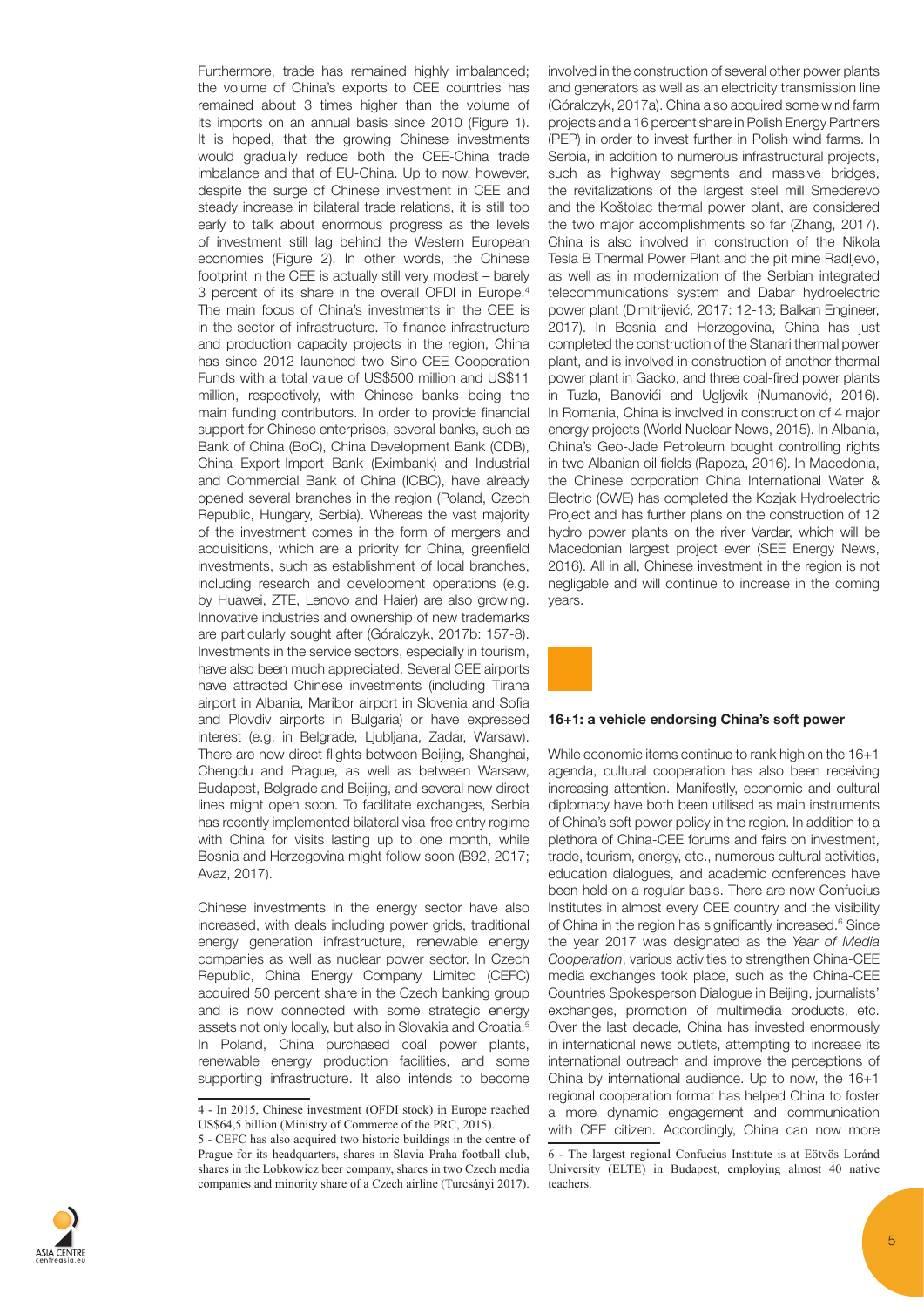constructively utilize its public diplomacy, which is seen as crucial in realizing its soft power objectives (Wang, 2011). Nonetheless, to what extent China's proactive soft power campaign will facilitate the shaping of China-CEE relations and help China to elevate its profile in the region remains questionable (see Pleschová and Fürs, 2015).

Large Chinese diasporas in some of the CEE states offer China not only a higher motivation for its OFDI but also present an important vehicle for utilizing China's public diplomacy. Migrants of Chinese origin can promote Chinese culture and lobby for China's political and economic interests within host states. Since they now take greater pride in being Chinese and possess a much stronger interest in maintaining and cultivating ties with China, they are more likely to promote the agenda of their government (Wong and Tan, 2017: 1-12). Looking back, the major strand of Chinese migration to CEE were entrepreneurs who left China in the years after the Tiananmen Incident in 1989 in the wake of recession. The collapse of CEE states' socialist regimes created favourable economic and political conditions for Chinese immigration, resulting in huge influx of Chinese. For instance, the number of Chinese in Hungary jumped from nearly zero in the mid-1980s to 27,330 in 1991, while Romania recorded 14,200 entries by Chinese in 1991 (Nyíri, 2011: 242). In Serbia, door to Chinese were widely open during the Miloševič's regime, welcoming as many as 50,000 in 2000 (Nyíri, 2011: 247). Whereas the majority of the migrants from the early 1990s has since moved on to another destination or returned to China, the Chinese population in CEE region is still substantial. While there are no reliable data on the exact number of Chinese in any of the CEE country, it is estimated that majority, 15-20,000, lives in Hungary, about 14,000 in Romania, about 8,000 in Poland, 6,000 in Czech Republic, 5,000 in Bulgaria, 2,000 in Serbia and Slovakia, and less in other CEE countries (Nyíri, 2011: 249). Over the last two decades, Chinese communities in CEE have significantly evolved economically; while many Chinese still engage in the sale of inexpensive goods and operate restaurants, they also control important investments throughout the region. Therefore, Chinese diaspora is offering Beijing an important instrument for utilizing its public diplomacy agenda. Nevertheless, mobilizing Chinese communities to back up Chinese diplomacy has often been counter-productive, as witnessed in massive public demonstrations and incidents, which occurred during Hu Jintao and Xi Jinping's arrivals to Bratislava (2009) and Prague (2016) (Pleschová and Fürst, 2015; Fürst, 2016: 14-15). China's economic and cultural influence alone has not automatically reinforced China's soft power appeal. In Hungary, despite an active Chinese expat community and the Hungarian government's efforts to depict China in a positive light and preserve a hospitable investment environment to China, public image of China has remained rather poor (Liu, 2017: 128-141; Pleschová and Fürst, 2015). Majority of Hungarians are opposed to Chinese immigration and regard Chinese immigrant as a nondesirable neighbour, even though Chinese companies provide several thousand jobs locally and play a significant role in Hungary's economy (Liu, 2017:135- 7). Perceptions of Chinese migrants in Poland are not much different; according to the Pew Research Center's

Global Indicator of China in 2017, only about 40 percent of Polish people perceive China positively (Pew Research Center, 2017; see also Kaczmarczyk, Szulecka and Tyrowicz, 2013). In addition to the CEE citizen's distrust of the Chinese regime, different perceptions of human rights and disapproval about China's behaviour towards Tibet and Taiwan, the CEE citizen are also increasingly concerned about Chinese investments in energy sector, which they consider either an economic threat or a national security concern (Turcsányi, 2017). In Western Balkans, the limited transparency of Chinese-funded projects, the lack of economic viability, allegations of illicit payments and blurry environmental impact data for coal-fired power plants, are delaying constructions, raising suspicions and shedding a negative light on Chinese investors (Darby 2016; Makocki and Nechev, 2017). In view of that, the Chinese government still has a long way to go before its efforts in CEE will translate into a more favourable image of China.



## Some key concerns

Visibly, Chinese foothold on Europe's southeastern doorstep is gaining influence. It goes without saying, that relations between China and CEE significantly impact the relations between China and the EU. Ever since the launching of the 16+1, China's trade and investment activities in CEE have raised various concerns among European circles. While some maintain that China's objective in boosting relations with CEE countries is to further relations with the EU, others fear that China's economic inducements will be utilised for political gains (see f.i., Godement and Parello-Plesner, 2011: 10; Janulewicz, 2017; Kaczmarski and Jakóbowski, 2015; Pepe, 2017; Reilly J., 2017; van Pinxteren, 2017). While responses to Chinese investment in CEE have been mixed, some of the major concerns that have been frequently raised include:<sup>7</sup>

1. Chinese investment in CEE will raise Beijing's ability to wield political influence over the decisionmaking process in the EU. It will "divide" the CEE from the rest of the EU due to states' competition to attract Chinese investment what might significantly affect the EU unity and coherence and weaken European leverage vis-à-vis China on matters of strategic importance. There are a number of recent cases that exemplify China's political and normative influence along the European BRI routes; In June 2016, Hungary and Greece have both prevented the EU to come to a mutual consensus on a joint statement in response to the decision of The Hague Tribunal's verdict on the South China Sea dispute and thus reinforced China's political interests with the EU. Hungarian government went as far as reverberating China's position that "external pressure and interference may have an adverse effect on the current situation" (Fallon, 2016). Hungary has also been very outspoken in supporting Beijing's position toward granting China a 7 - See, Hellström, 2016: 25-32.

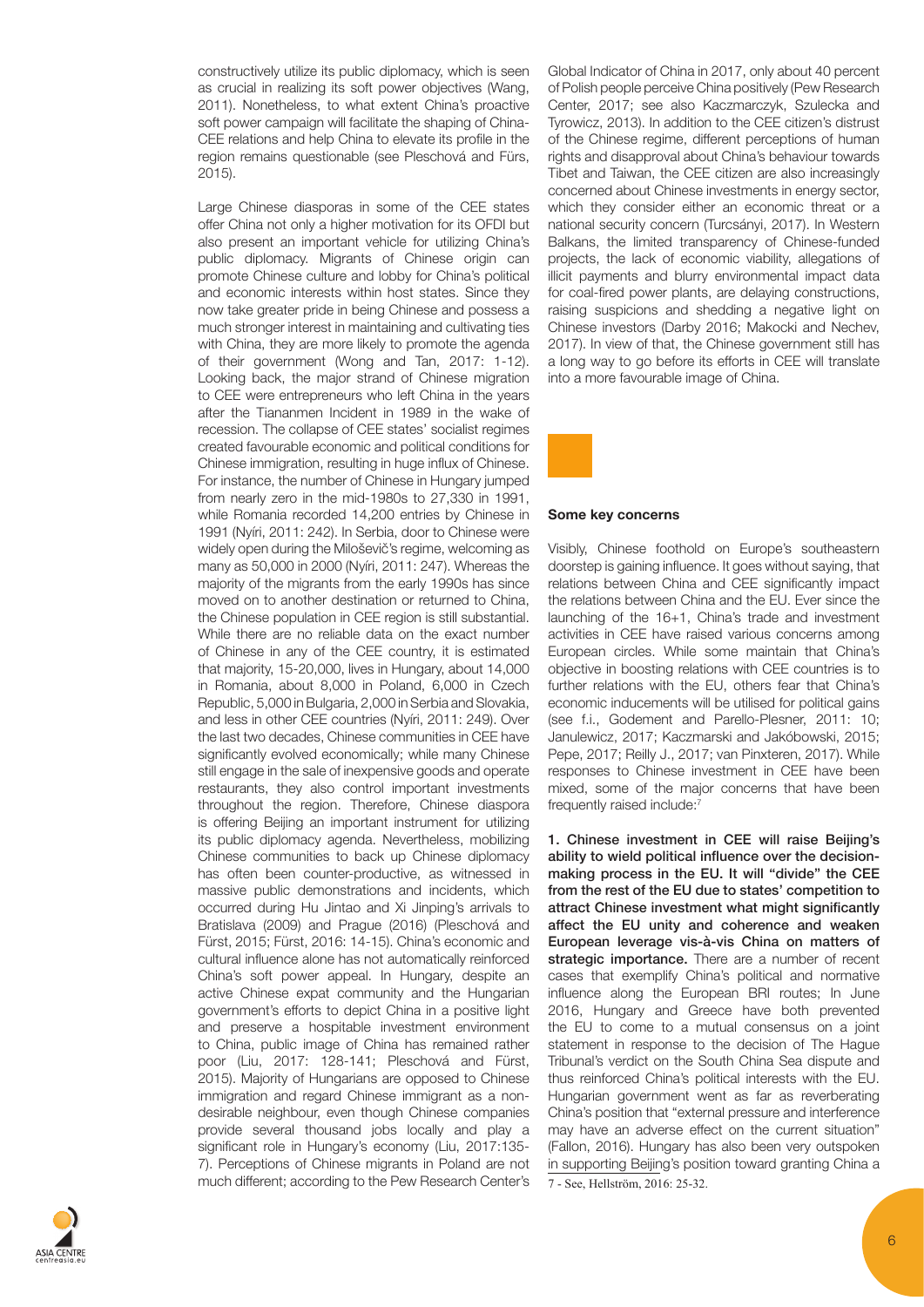market-economy status (Xinhua, 2016). In June 2017, Greece blocked the EU from speaking on China's human rights abuses at the United Nations Human Rights Council in Geneva (Smith H., 2017). Whereas, very transparently, Serbia's unremitting support of China's stance on issues such as human rights, Taiwan, Tibet, Xinjiang, the South China Sea and the market economy status, is highly appreciated by Beijing, as reflected in its investment deals (Liu, 2016: 34). Since Serbia, Montenegro, Macedonia, Albania, and Bosnia & Herzegovina are all on a way of becoming EU member states, they will be empowered to enhance Beijing's role within the enlarged EU in the future.

2. Chinese acquisition of key/strategic industries, which are critical for a nation's economic growth and international competitiveness, would endanger national security of the individual CEE country in question. Germany, the European core economic power, is in particularly unease over China's acquisitions of high-technology assets and infrastructure, as its economy is among China's primary European targets. Germans fear that Chinese could get access to their advanced technologies and related patents via CEE sub-vendors to German companies (Pepe, 2017). Accordingly, the German government has recently tightened rules regarding takeovers for foreign investors and made it more difficult for them to acquire companies of high strategic and economic importance (Barbaglia, Wagner and Schuetze, 2017).

3. Levels of borrowing from China could become unsustainable, as expected benefits and economic viability of projects are uncertain. Chinese are willing to take bigger risks and are able to finance the projects on very favourable loan terms. Consequently, the appealing Chinese projects often burden the countries with significant debts owed to China.<sup>8</sup> The EU is worried that less developed CEE countries such as Albania, Serbia, Macedonia, Bosnia & Herzegovina or Montenegro could take on unsustainable levels of Chinese debt, which the EU would be forced to absorb in the future. While Serbia and Albania have implemented significant fiscal adjustments and achieved debt stabilisation, Montenegro embarked on a public investment spree by constructing a highway section costing as much as 20 percent of GDP, which will increase its public debt to close to 80 percent of GDP by 2019 (European Commission, 2017). Furthermore, the lack of transparency behind Chinese projects and evasion of public procurement and bidding procedures, particularly in the Western Balkans, often fuels corruption, which has recently been on the rise (Makocki and Nechev, 2017). Since the EU safeguards the region's political stability, China can be at ease regarding the long term viability of its investments. Accordingly, the fast growing public debt, coupled with considerable gross financing needs of the Western Balkan countries, are justifiably worrisome for Brussels.

4. Trade imbalance with China and the lack of investment reciprocity due to limited access to Chinese market are creating uncertainty and could bring serious challenges in the future. Chinese visibly target high-tech sectors, banking, telecommunications and the energy sector, which all remain off-limit to European investors. In order to create a level playing field with China on bilateral investment the EU has been negotiating a bilateral investment treaty (BIT), which would provide a more transparent and predictable legal framework for European investors in China. Nevertheless, the progress is painfully slow.

To sum up, these concerns among others, in addition to the immense diversification of the region, re-emerged political tensions in the Western Balkans, differences existing at the level of CEE countries' legislative systems, the asymmetry of economic needs, differing business mentalities and degrees of trust, will continue to obstruct the progress of the 16+1.



### **Conclusion**

While the United States is taking a harder line on China trade, mergers and acquisitions by Chinese companies in countries that are part of the BRI are increasing with a great speed. In spite of Beijing's recent restriction of capital outflows and US\$75 billion in deals scrapped, Chinese investments along the BRI corridors continue to be encouraged.9 That is why Chinese companies are paying close attention to new developments in regional markets, and do not hesitate to take hold of any openings. China is following a very unique and pragmatic foreign policy approach in dealing with the European countries as observed in its investment trends and highly differentiated trade relations. It is no secret, that China strives to expand globally in strategically important sectors, such as infrastructure, energy, telecommunications, and agriculture, as well as to build an integrated Eurasian network to facilitate exchanges and fulfil its long-term geopolitical plans. Discernibly, China has become more proactive and more assertive in promoting its agenda, especially in terms of signing agreements linked with the BRI as reflected in a plethora of recent MoUs between ministries and state agencies. China has also become more confident in applying political conditions to its economic and cultural interactions with foreign states. Involvement in critical infrastructure and financing systems will only increase China's clout in the region and make local governments more restrained and risk-averse in their political decisions in the future. Within the EU, it can already be observed, how, regardless of the EU's official position and common guidelines toward China, the member



<sup>8 -</sup> Recently, Sri Lanka was unable to repay the Chinese loan for the construction of a deep-sea port and was thus forced to sell a 70 percent stake to China. Furthermore, Sri Lanka's new international airport built in the form of loans from China failed to generate any business and is now on sale, together with its white elephants (Larmer, 2017).

<sup>9 -</sup> In August 2017, Chinese acquisitions already totalled US\$33 billion, surpassing the US\$31 billion tally for all of 2016 (Wu and Chatterjee, 2017). For the recently announced rules on overseas investments see, the PRC State Council (18.8.2017), http://www. gov.cn/zhengce/content/2017-08/18/content\_5218665.htm.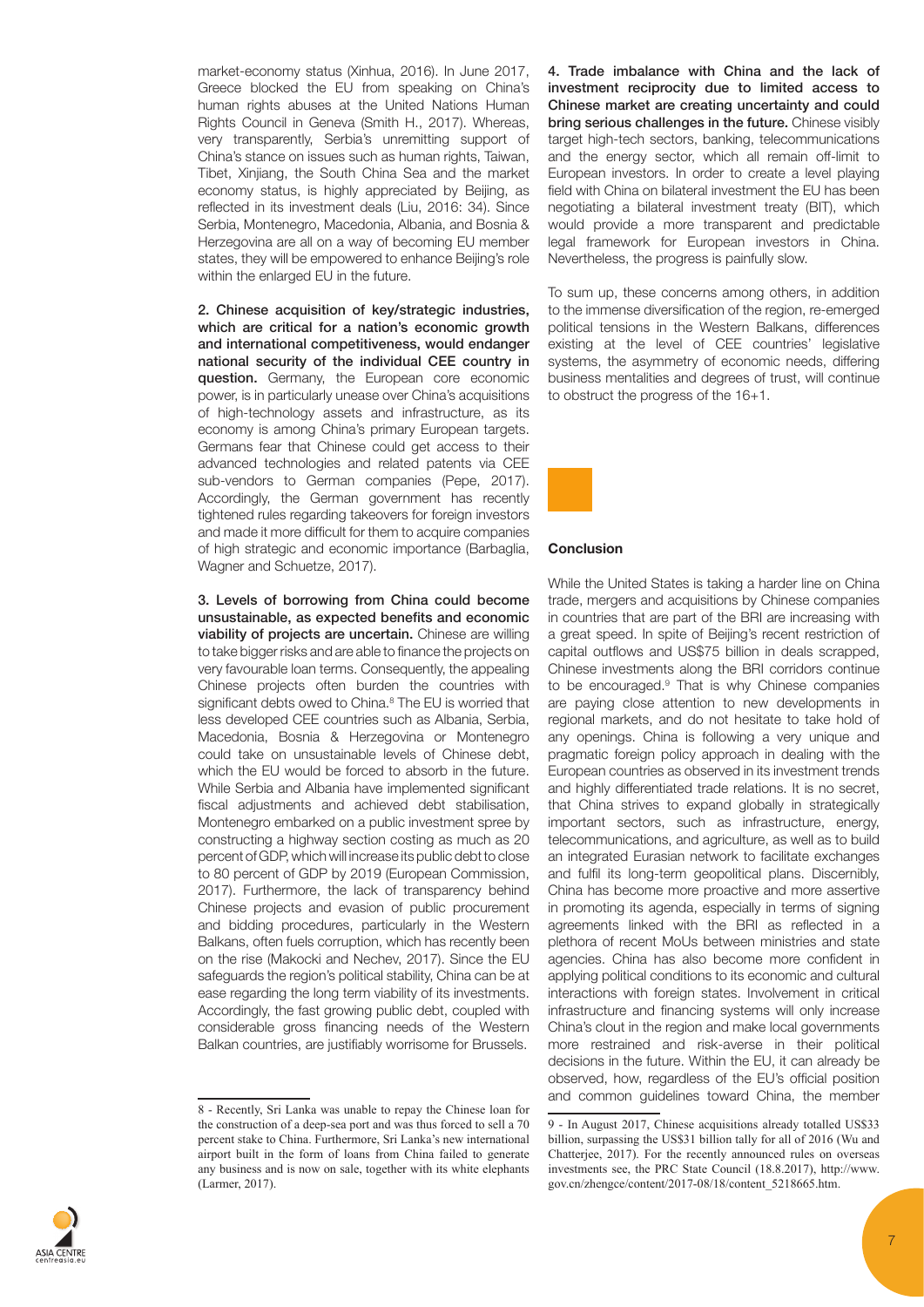states' economic interests generally prevail in bilateral dealings with China (Reilly M., 2017). The European concerns are thus reasonable, and one can expect that the appeals for a unified strategy towards China, especially on part of the CEE states, will only get louder (Kaczmarski and Jakóbowski, 2015; Góralczyk, 2017b: 159; Europe Online, 2017).

Nevertheless, while the European concerns over China's political objectives are justified, there is so far little evidence of a strategic attempt on China's part to "divide" CEE from the rest of the EU (Hellström, 2016; Pepe, 2017). It is in China's interest to maintain the region's stability in order to fulfil its own economic interests. Furthermore, the EU's influence and importance to the CEE states is strong and none of the CEE 11 EU member-states have threatened to leave the EU as they all benefit from the membership. Beijing was also quick to realize that successful implementation of projects under the 16+1 framework will require endorsement from the EU and compliance with the EU regulations. For that reason, the 2014 Belgrade Guidelines pledged that all 11 EU members would act "in accordance with… EU legislation, regulations and policies," whereas the EU-China Connectivity Platform initiated in September 2015 and the Riga Declaration issued at the last 16+1 summit in November 2016 recognise the need toward finding synergy between CEE-China and EU-China relations. Nonetheless, forming a consensus is not easy. Although improved economic and transportation connections along different corridors in CEE and across Eurasia are conducive to all parties involved, Chinese and European governments often do not see eye to eye in a number of issues. Should Beijing attempt to retaliate against any government and turn China's economic might into political influence, the European perceptions of China will only be undermined, whereas popular anxiety and distrust will only increase. Consequently, in spite of the greater presence of China in Europe, the extent of its influence might not become as ubiquitous as feared.

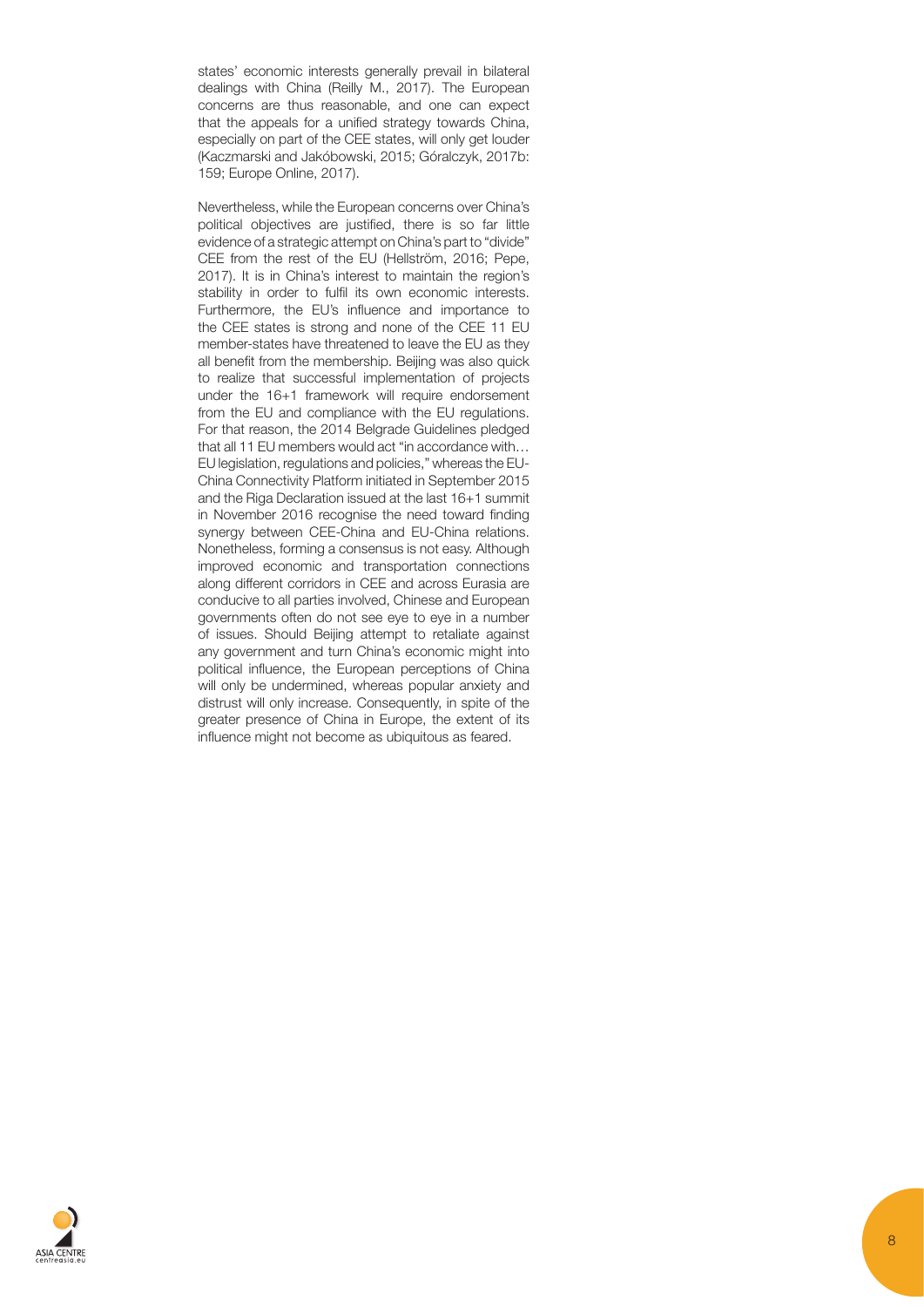## References

Avaz (2017) 'Utvrđen prijedlog: Građani BiH moći će bez viza u još jednu državu, a građanima Saudije vize više neće trebati za ulazak u BiH,' Avaz.ba, 19 June, [http://avaz.ba/vijesti/bih/281644/utvrden-prijedlog-gradani-bih-moci-ce-bez-viza-u](http://avaz.ba/vijesti/bih/281644/utvrden-prijedlog-gradani-bih-moci-ce-bez-viza-u-jos-jednu-drzavu-a-gradanima-saudije-vize-vise-nece-trebati-za-ulazak-u-bih)[jos-jednu-drzavu-a-gradanima-saudije-vize-vise-nece-trebati-za-ulazak-u-bih](http://avaz.ba/vijesti/bih/281644/utvrden-prijedlog-gradani-bih-moci-ce-bez-viza-u-jos-jednu-drzavu-a-gradanima-saudije-vize-vise-nece-trebati-za-ulazak-u-bih)

B92 (2017) 'Serbia and China scrap visas, sign other contracts in Riga,' B92, 7 November, [http://www.b92.net/eng/news/](http://www.b92.net/eng/news/politics.php%3Fyyyy%3D2016%26mm%3D11%26dd%3D07%26nav_id%3D99612) [politics.php?yyyy=2016&mm=11&dd=07&nav\\_id=99612](http://www.b92.net/eng/news/politics.php%3Fyyyy%3D2016%26mm%3D11%26dd%3D07%26nav_id%3D99612)

Balkan Engineer (2017) 'The Chinese CWE made an offer for the construction of hydroelectric power plant Dabar in Serbia,' 7 August, <https://balkanengineer.com/news/chinese-cwe-offer-construction-hydroelectric-power-plant-dabar>

Barbaglia, P., R. Wagner and A. Schuetze (2017) 'Germany sets EU tone with tighter curbs on foreign takeovers,' Reuters, 12 July,<https://www.reuters.com/article/us-germany-m-a-idUSKBN19W2R6>

Darby, M. (2016) 'Bosnia faces legal action over Chinese-backed coal dash,' Climate Home, 28 October, [http://www.](http://www.climatechangenews.com/2016/10/28/bosnia-faces-legal-action-over-chinese-backed-coal-dash/) [climatechangenews.com/2016/10/28/bosnia-faces-legal-action-over-chinese-backed-coal-dash/](http://www.climatechangenews.com/2016/10/28/bosnia-faces-legal-action-over-chinese-backed-coal-dash/)

Dimitrijević, D. (2017) 'Chinese Investments in Serbia—A Joint Pledge for the Future of the New Silk Road,' Baltic Journal of European Studies 7 (1): 64-83.

Europe Online (2017) 'German foreign minister warns EU against divisive Chinese tactics,' 30 August, [http://](http://en.europeonline-magazine.eu/german-foreign-minister-warns-euagainst-divisive-chinese-tactics_574948.html) [en.europeonline-magazine.eu/german-foreign-minister-warns-euagainst-divisive-chinese-tactics\\_574948.html](http://en.europeonline-magazine.eu/german-foreign-minister-warns-euagainst-divisive-chinese-tactics_574948.html)

European Commission (2015) 'Press Release: Investment Plan for Europe goes global: China announces its contribution to #invest EU,' Brussels, 28 September, [http://europa.eu/rapid/press-release\\_IP-15-5723\\_en.htm](http://europa.eu/rapid/press-release_IP-15-5723_en.htm)

European Commission (2017), 'European Economy Institutional Paper 055,' Brussels, 6 June, [https://ec.europa.eu/info/](https://ec.europa.eu/info/publications/economy-finance/2017-economic-reform-programmes-commissions-overview-and-country-assessments_en) [publications/economy-finance/2017-economic-reform-programmes-commissions-overview-and-country-assessments\\_en](https://ec.europa.eu/info/publications/economy-finance/2017-economic-reform-programmes-commissions-overview-and-country-assessments_en)

Fallon, T. (2016) 'The EU, the South China Sea, and China's Successful Wedge Strategy,' CSIS Asia Maritime Transparency Initiative.

Fürst, R. (2016) 'The Czech Republic: New Strategic Partnership with China, yet Little Real OBOR Touch,' in: van der Putten, F.P., J. Seaman, M. Huotari, A. Ekman, M. Otero-Iglesias (eds.) Europe and China's New Silk Roads, a Report by the European Think-tank Network on China (ETNC).

Godement, F. and J. Parello-Plesner (2011) 'The scramble for Europe,' European Council on Foreign Relations Brief, [http://www.ecfr.eu/page/-/ECFR37\\_Scramble\\_For\\_Europe\\_AW\\_v4.pdf](http://www.ecfr.eu/page/-/ECFR37_Scramble_For_Europe_AW_v4.pdf)

Góralczyk, B. (2017a) 'The Chinese are coming to Poland,' Central European Financial Observer, 3 February, [http://](http://financialobserver.eu/poland/the-chinese-are-coming-to-poland/) [financialobserver.eu/poland/the-chinese-are-coming-to-poland/](http://financialobserver.eu/poland/the-chinese-are-coming-to-poland/)

Góralczyk, B. (2017b) 'China's interests in Central and Eastern Europe: enter the dragon,' European View 16:153–162.

Hellström, J. (2016) China's Acquisitions in Europe, European Perceptions of Chinese. Investments and their Strategic Implications, Stockholm: FOI, Swedish Defence Research Agency.

Hu, Y. and S. Jing (2017) 'Hungary to Serbia railway now well on track,' China Daily, 16 August, [http://europe.chinadaily.](http://europe.chinadaily.com.cn/business/2017-08/16/content_30670238.htm) [com.cn/business/2017-08/16/content\\_30670238.htm](http://europe.chinadaily.com.cn/business/2017-08/16/content_30670238.htm)

Janulewicz, Ł. (2017) 'Dismissing the Three Seas Initiative is counter-productive for Brussels,' Euractive, [https://www.](https://www.euractiv.com/section/politics/opinion/dismissing-the-three-seas-initiative-is-counter-productive-for-brussels/) [euractiv.com/section/politics/opinion/dismissing-the-three-seas-initiative-is-counter-productive-for-brussels/](https://www.euractiv.com/section/politics/opinion/dismissing-the-three-seas-initiative-is-counter-productive-for-brussels/)

Kaczmarczyk, P., M. Szulecka and J. Tyrowicz (2013) 'Chinese Investment Strategies and Migration – Does Diaspora Matter? Poland – Case Study,' Migration Policy Center Research Report 10.

Kaczmarski M. and J. Jakóbowski (2015) 'China on Central-Eastern Europe: '16+1' as seen from Beijing,' OSW Commentary, 166.

Kratz, A. (2016) 'The best of both worlds? CEE's place in China-Europe economic relations,' in: China's investment in influence: the future of 16+1 cooperation, ECFR, [http://www.ecfr.eu/publications/sum...n\\_influence\\_the\\_future\\_of\\_161\\_](http://www.ecfr.eu/publications/sum...n_influence_the_future_of_161_cooperation7204) [cooperation7204](http://www.ecfr.eu/publications/sum...n_influence_the_future_of_161_cooperation7204)

Larmer, B. (2017) 'What the World's Emptiest International Airport Says About China's Influence,' 13 September, New York Times, [https://www.nytimes.com/2017/09/13/magazine/what-the-worlds-emptiest-international-airport-says-about-chinas-](https://www.nytimes.com/2017/09/13/magazine/what-the-worlds-emptiest-international-airport-says-about-chinas-influence.html)

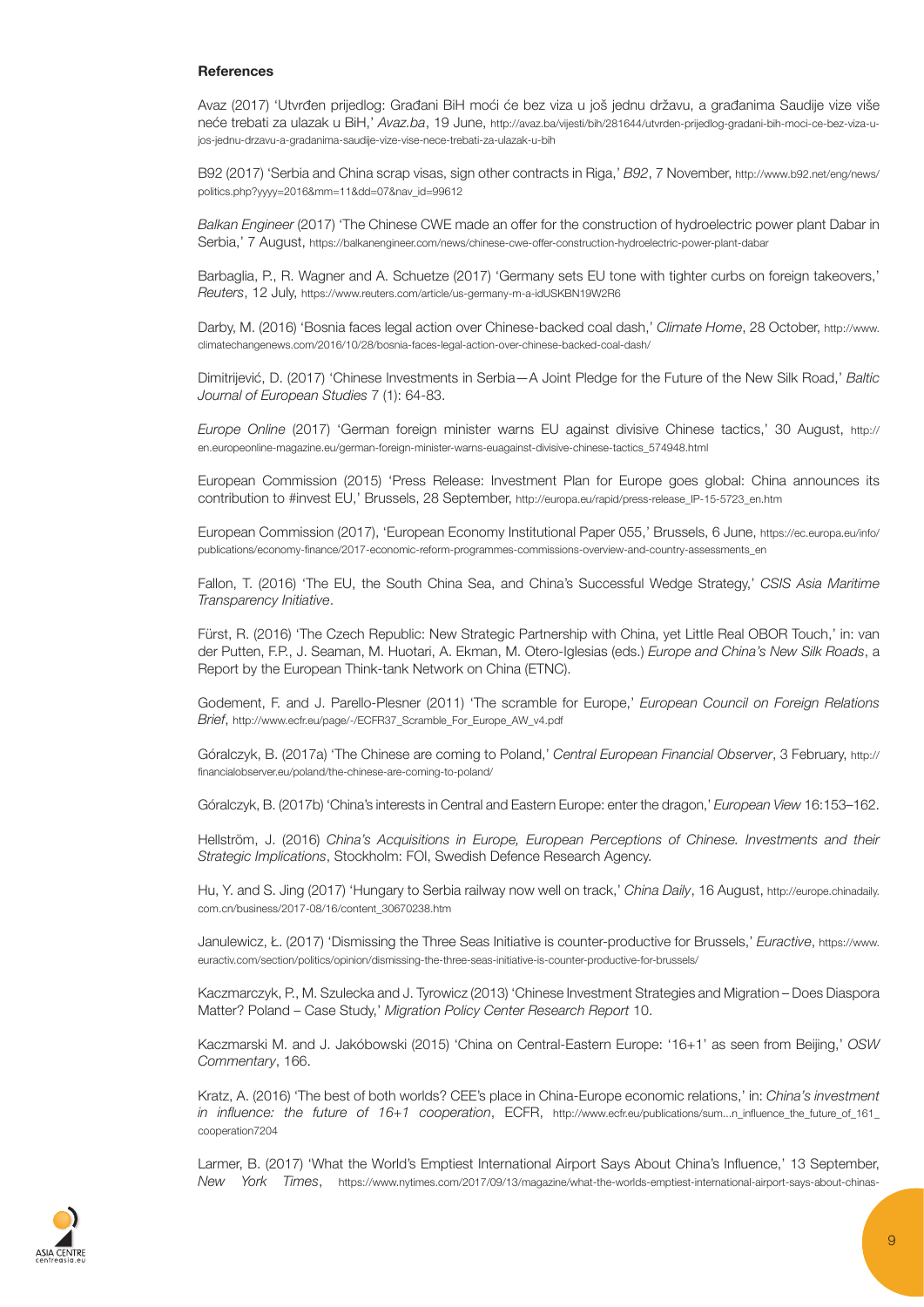Liu, A. H. (2017) 'Loving the money but not the migrants,' in: Wong, B. P. and Tan C. B. (eds.), China's Rise and the Chinese Overseas, London and New York: Routledge.

Liu, Z. (2016) 'Serbia's domestic trends, foreign policy direction and Sino-Serbian relations' (塞尔维亚国内形势、 外交政策走向与中塞关系), Dangdai Shijie, September: 32-35.

Makocki M. and Z. Nechev (2017) 'Balkan corruption: the China connection,' EU Institute for Security Studies, <https://www.iss.europa.eu/content/balkan-corruption-china-connection>

Ministry of Commerce of the PRC, 2015 Statistical Bulletin of China's Outward Foreign Direct Investment, [http://hzs.](http://hzs.mofcom.gov.cn/) [mofcom.gov.cn/](http://hzs.mofcom.gov.cn/)

Ministry of Foreign Affairs of the PRC (2014) The Belgrade Guidelines for Cooperation between China and Central and Eastern European Countries, [http://www.fmprc.gov.cn/mfa\\_eng/wjdt\\_665385/2649\\_665393/t1224905.shtml](http://www.fmprc.gov.cn/mfa_eng/wjdt_665385/2649_665393/t1224905.shtml) 

Ministry of Foreign Affairs of the PRC (2017), 'The Ninth National Coordinators' Meeting for Cooperation between China and Central and Eastern European Countries Held in Beijing,' 12 July, [http://www.fmprc.gov.cn/mfa\\_eng/wjbxw/](http://www.fmprc.gov.cn/mfa_eng/wjbxw/t1477902.shtml) [t1477902.shtml](http://www.fmprc.gov.cn/mfa_eng/wjbxw/t1477902.shtml)

Ministry of Foreign Affairs of the Republic of Latvia (2016), The Riga Declaration, [http://www.mfa.gov.lv/en/news/latest](http://www.mfa.gov.lv/en/news/latest-news/55300-the-meeting-of-heads-of-government-of-central-and-eastern-european-countries-and-china-riga-declaration)[news/55300-the-meeting-of-heads-of-government-of-central-and-eastern-european-countries-and-china-riga-declaration](http://www.mfa.gov.lv/en/news/latest-news/55300-the-meeting-of-heads-of-government-of-central-and-eastern-european-countries-and-china-riga-declaration)

National Bureau of Statistics of China, 2012 - 2016, <http://www.stats.gov.cn>

Numanović S. (2016) 'MARIĆ: Kina u BiH može privući četiri milijarde eura!' 2 January, Dnevni Avaz, [http://avaz.ba/](http://avaz.ba/vijesti/intervju/212537/maric-kina-u-bih-moze-privuci-cetiri-milijarde-eura) [vijesti/intervju/212537/maric-kina-u-bih-moze-privuci-cetiri-milijarde-eura](http://avaz.ba/vijesti/intervju/212537/maric-kina-u-bih-moze-privuci-cetiri-milijarde-eura)

Nyíri, P. (2011) 'Chinese entrepreneurs in poor countries: a transnational 'middleman minority' and its futures,' Inter-Asia Cultural Studies, 12 (1).

Pepe, J. M. (2017), 'China's Inroads into Central, Eastern, and South Eastern Europe Implications for Germany and the EU,' DGAP analyse 3.

Pew Research Center (2017) 'Global Indicators Database: Opinion of China,'<http://www.pewglobal.org/database/indicator/24/>

Pleschová, G. and R. Fürst (2015) 'Mobilizing Overseas Chinese to Back Up Chinese Diplomacy: The Case of President Hu Jintao's Visit to Slovakia in 2009,' Problems of Post-Communism 62: 55–65.

Rapoza, K. (2016) 'Albania Becomes Latest China Magnet,' Forbes, 13 June, [https://www.forbes.com/sites/](https://www.forbes.com/sites/kenrapoza/2016/06/13/albania-becomes-latest-china-magnet/%23208868ed2490) [kenrapoza/2016/06/13/albania-becomes-latest-china-magnet/#208868ed2490](https://www.forbes.com/sites/kenrapoza/2016/06/13/albania-becomes-latest-china-magnet/%23208868ed2490)

Reilly, J. (2017) 'Leveraging Diversity: Europe's China Policy,' Robert Schuman Centre for Advanced Studies RSCAS 33:1-24.

Reilly, M. (2017) 'Competitive Nationalism and the EU's China Strategy,' Lau China Institute Policy Paper Series 1(5): 1-17.

SEE Energy News (2016) 'Macedonia: Soon the construction of 12 hydro power plants on the River Vardar,' 7 June, <https://serbia-energy.eu/macedonia-soon-construction-12-hydro-power-plants-river-vardar/>

Smith, H. (2017) 'Greece blocks EU's criticism at UN of China's human rights record,' The Guardian, 18 June, [https://](https://www.theguardian.com/world/2017/jun/18/greece-eu-criticism-un-china-human-rights-record) [www.theguardian.com/world/2017/jun/18/greece-eu-criticism-un-china-human-rights-record](https://www.theguardian.com/world/2017/jun/18/greece-eu-criticism-un-china-human-rights-record)

Smith, K. (2017) 'China-Europe rail freight continues to soar,' International Railway Journal, 18 April, [http://www.](http://www.railjournal.com/index.php/freight/china-europe-rail-freight-continues-to-soar.html) [railjournal.com/index.php/freight/china-europe-rail-freight-continues-to-soar.html](http://www.railjournal.com/index.php/freight/china-europe-rail-freight-continues-to-soar.html)

Szczudlik, J. (2016) 'Poland on the Silk Road in Central Europe: To Become a Hub of Hubs?' In: van der Putten, F.P., J. Seaman, M. Huotari, A. Ekman, M. Otero-Iglesias, (eds.), Europe and China's New Silk Roads, A Report by the European Think-tank Network on China (ETNC).

Turcsányi, R. (2017) 'Central European attitudes towards Chinese energy investments: The cases of Poland, Slovakia, and the Czech Republic,' Energy Policy 101: 711–722.

van Pinxteren, G. (2017) 'China's Belt & Road Initiative: nice for China, not for Europe,' Clingendael Asia Forum,